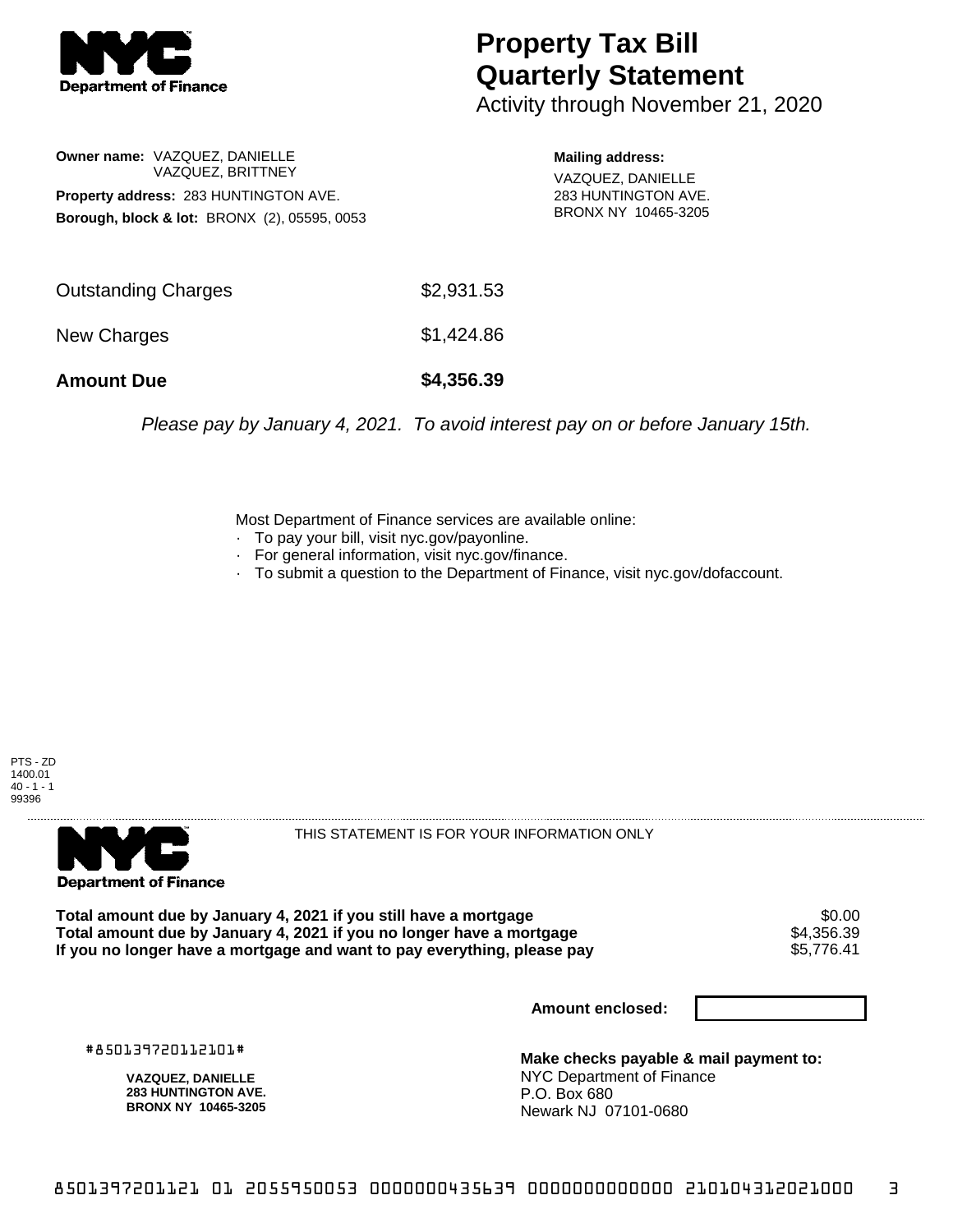

| <b>Billing Summary</b>                                                     | <b>Activity Date Due Date</b> |                     | Amount       |
|----------------------------------------------------------------------------|-------------------------------|---------------------|--------------|
| Outstanding charges including interest and payments                        |                               |                     | \$2,931.53   |
| <b>Finance-Property Tax</b>                                                |                               | 01/01/2021          | \$1,441.48   |
| <b>Adopted Tax Rate</b>                                                    |                               |                     | $$-16.62$    |
| <b>Total amount due</b>                                                    |                               |                     | \$4,356.39   |
| <b>Tax Year Charges Remaining</b>                                          | <b>Activity Date</b>          | <b>Due Date</b>     | Amount       |
| <b>Finance-Property Tax</b>                                                |                               | 04/01/2021          | \$1,441.48   |
| <b>Adopted Tax Rate</b>                                                    |                               |                     | $$-16.62$    |
| Total tax year charges remaining                                           |                               |                     | \$1,424.86   |
| If you pay everything you owe by January 4, 2021, you would save:          |                               |                     | \$4.84       |
| How We Calculated Your Property Tax For July 1, 2020 Through June 30, 2021 |                               |                     |              |
|                                                                            |                               | Overall             |              |
| Tax class 1 - Small Home, Less Than 4 Families                             |                               | <b>Tax Rate</b>     |              |
| Original tax rate billed                                                   |                               | 21.1670%            |              |
| New Tax rate                                                               |                               | 21.0450%            |              |
| <b>Estimated Market Value \$454,000</b>                                    |                               |                     |              |
|                                                                            |                               |                     | <b>Taxes</b> |
| <b>Billable Assessed Value</b>                                             |                               | \$27,240            |              |
| Taxable Value                                                              |                               | \$27,240 x 21.0450% |              |
| <b>Tax Before Abatements and STAR</b>                                      |                               | \$5,732.68          | \$5,732.68   |
| Annual property tax                                                        |                               |                     | \$5,732.68   |
| Original property tax billed in June 2020                                  |                               |                     | \$5,765.92   |
| <b>Change In Property Tax Bill Based On New Tax Rate</b>                   |                               |                     | $$-33.24$    |

Please call 311 to speak to a representative to make a property tax payment by telephone.

For information about the interest rate charged on late payments, visit nyc.gov/taxbill.

## **Home banking payment instructions:**

- 1. **Log** into your bank or online bill pay website.
- 2. **Add** the new payee: NYC DOF Property Tax. Enter your account number, which is your boro, block and lot, as it appears here: 2-05595-0053 . You may also need to enter the address for the Department of Finance. The address is P.O. Box 680, Newark NJ 07101-0680.
- 3. **Schedule** your online payment using your checking or savings account.

## **Did Your Mailing Address Change?**

If so, please visit us at **nyc.gov/changemailingaddress** or call **311.**

When you provide a check as payment, you authorize us either to use information from your check to make a one-time electronic fund transfer from your account or to process the payment as a check transaction.